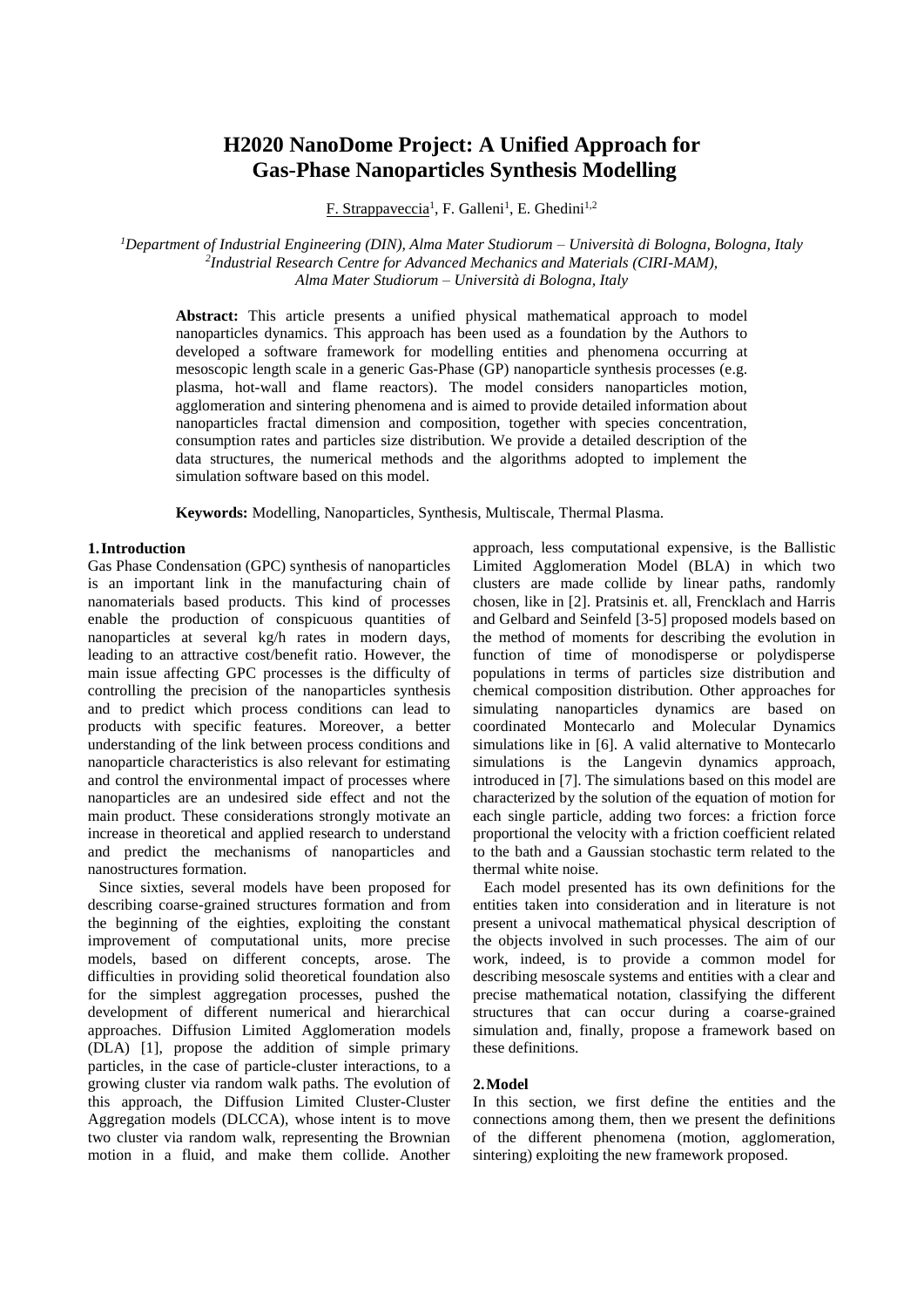#### *2.1 Terminology*

The basic entities that are taken into consideration in this approach are:

- Primary particle: the smallest identifiable individual particles, usually in the size range between 5 and 50 nm.
- Agglomerates: assemblies of primary particles and/or aggregates loosely held together by weak bonds.
- Aggregates: assemblies of partially sintered primary particles held together by strong bonds. The surface area of an aggregate is smaller than the sum of all primary particle surface areas.

In Figure 1 we depict the entities that the model can describe.



#### *2.2 Mesoscopic Model*

The mesoscopic model is a coarse grained molecular dynamics model focused on nanoparticles. In this paper, we neglect the atomistic regime underlying the mesoscopic one.

The model characteristics are:

- Nanoparticles size from 10 to 200 nm,
- A volume with characteristic side length from 1 to 10 micrometers.
- An estimated number of nanoparticles from 100 to 100,000.
- A simulation time scale from 1 to 100 ms.

The basic discrete physical object of the mesoscopic model (a.k.a. grain, pseudo-atom) is the minimum thermodynamically stable cluster of molecules that is called primary particle. Since free molecules are smaller than a primary particle, they are not included the model as distinct discrete objects; instead they are described using integral thermodynamic quantities (i.e. temperature, species density) and called gas phase (GP).

#### *2.3 Mesoscopic System*

The mesoscopic system  $MS$  can be defined as a particle phase P composed by a set of particles  $p_i$  with i ∈  $\{1,2,...,N(P)\}\$  where  $N(P)$  is the number of particles in the system, and a free molecules gas phase GP characterized by its thermodynamic properties. Each particle  $p_i \in P$  constitute the basic discrete objects of the mesoscopic model. A nanoparticle  $NP$  is a collection of  $N(NP)$  particles  $p_i \subset P$  connected together by weak bonds due to interparticle potential (agglomerate) or hard bonds by sintering aggregate) and a list of connections

 $C_{ij}$  between particles storing the information about connection type and sintering evolution. The simplest nanoparticle is composed by a single particle so that a new nanoparticle is created when a particle is formed by nucleation. For two different nanoparticles, the relation  $NP_i \cap NP_j = 0$  holds. An aggregate AG is the subset of  $N(AG)$  particles inside a nanoparticle  $\{p_j\} \subset NP$  that are connected by sintering. While agglomeration is a reversible process, sintering is not reversible. The relations  $AG_i \subset NP$  and  $AG_j \cap AG_j = 0$  always holds.

#### *2.4 Gas Phase*

The gas phase  $GP$  is constituted by free molecules and atoms which are below the mesoscopic model length scale (minimum stable cluster diameter) and it is characterized by time dependent thermodynamic scalar quantities such as: temperature  $T$ , pressure  $p(t)$ , the total number of molecules  $N_{gas}$  and species molar concentration  $C_s(t)$ , with  $s \in [1, ..., S]$ , being S the total number of species in the system. A species can be an atomic species (e.g. Ar, Si) or a molecular species (e.g. Si-H, Si-O, ZnO). If the mesoscopic domain is considered as an isolated system (0D reactor), the chemical species concentration is calculated according to the possible reactions between species and their interactions with particles using nonequilibrium or equilibrium chemistry (Fig. 2).



**Figure 2:** Mesoscopic System.

#### *2.5 Particles Definition*

A particle  $p_i(x_i, v_i, \eta_i)$  is a collection of  $N(p_i)$  molecules and is characterized by its position  $x_i$ , velocity  $v_i$  and the composition in terms of number of each contained species  ${\eta_s} = {\eta_1, \eta_2, ..., \eta_s}$  with Sthe number of molecular species in the system. Particles are assumed to be of spherical shape. Follows that  $N(p_i) = \sum_{s=1}^{S} \eta_s$  and the particle mass  $m(p_i)$  is defined as  $m(p_i) = \sum_{s=1}^{S} m_s \eta_s$ while the volume  $v(p_i)$  is  $v(p_i) = m(p_i)/\rho(p_i)$  with  $\rho(p_i)$  that is the bulk density of the material. The reduction of a particle from a cluster of atoms to a simple 0D geometric point leads to loss of information about its internal degrees of freedom, in particular regarding:

- the dissipation phenomena occurring inside the real particle,
- the possibility for a particle to rotate around an arbitrary axis,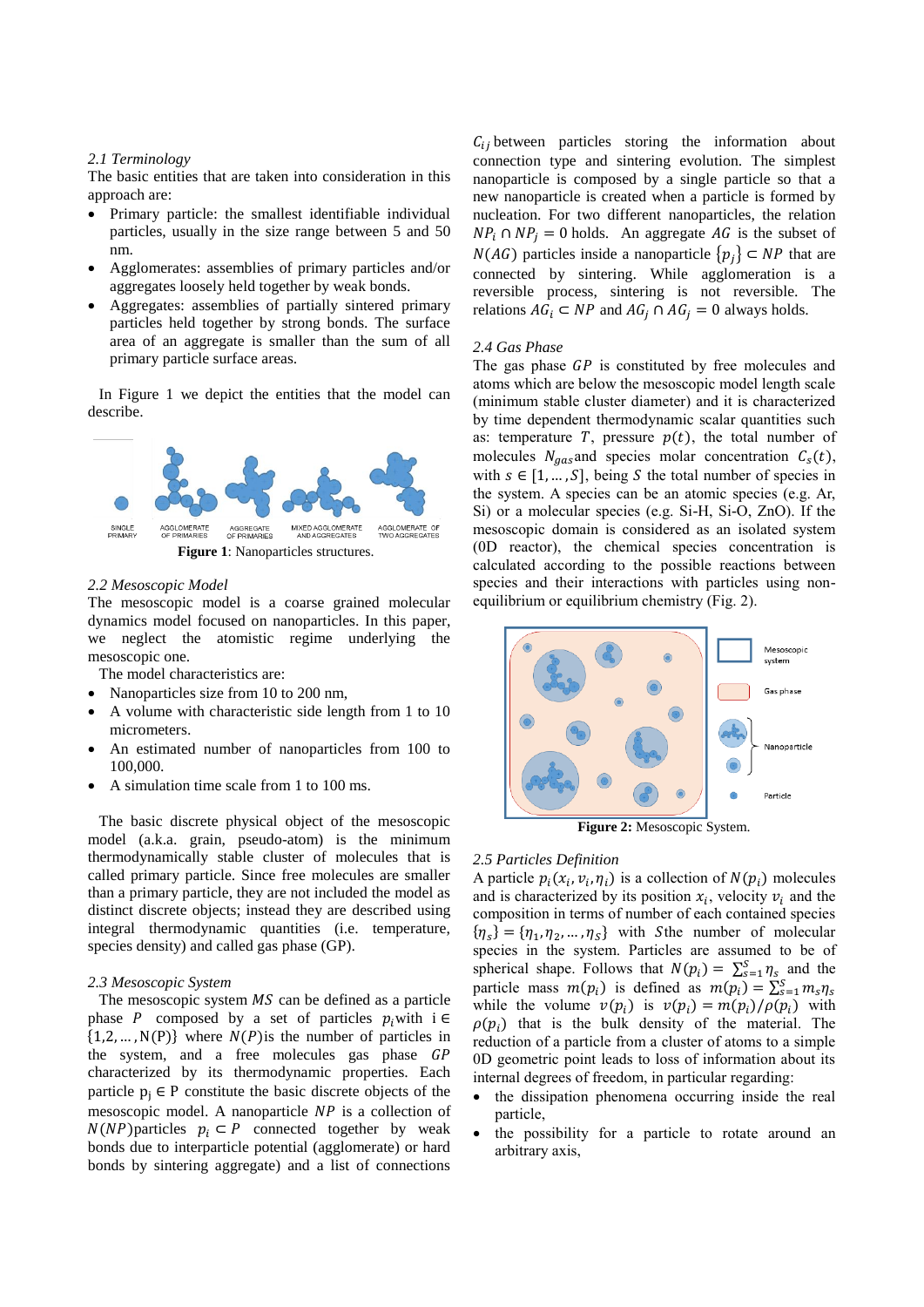• the possibility to oscillate around the shape of minimum surface tension energy (spherical shape).

While these phenomena can affect e.g. the way particles coagulate or the mechanisms of energy transfer, their influence on the model prediction is assumed to be negligible.

## *2.6 Particles Dynamics and Agglomeration*

Interactions among particles occur in the mesoscopic model by means of the interparticle potential and their Brownian driven motion. When particles collide, they connect together to form agglomerates of finite size that can contain from 1 to 10,000 particles. The connection of two particles by means of weak forces (e.g. van der Walls) is called coagulation and can be broken if another sufficiently energetic collision occurs. As soon as two particles are connected by coagulation they can irreversibly stick together by sintering, which is a temperature driven not reversible process, and may lead in time to complete sintering. Instantaneous sintering between two particles is called coalescence.

## *2.7 Coagulation*

Coagulation occurs when two particles comes in contact as result of their relative motion (by solving the Langevin equation of motion) or due to collision algorithm (by using a stochastic approach). In our model we assume that sticking of two particles always happen when they collide. When two single particles  $p_i$  and  $p_j$  coagulate, each one representing a single nanoparticle  $NP_k$  and  $NP_l$ respectively, a new nanoparticle  $NP_m = NP_k \cup NP_j$ .

## *2.8 Sintering*

Sintering may occur between two connected (coagulated) particles  $p_i$  and  $p_j$ . According to [8] the driving force for sintering is a minimization of the free energy resulting in a reduction of surface area. The energy gained by surface reduction is dissipated by viscous flow, which sets the time scale for sintering. The dissipated energy would increase the particle temperature, which in practical processes is effectively thermostated or dissipated by the surrounding gas. According to [9] the evolution of the sintering process can be described by:

$$
\frac{dA}{dt} = -\frac{1}{\tau(A - A_f)}
$$

where  $\tau$  is the characteristic fusion time, A the aggregate surface area and  $A_f$  the final value upon complete coalescence. When the sintering process between two particles is over the 95% we can call it coalescence.

## *2.9 Aggregates*

When two particles stick together by sintering then an aggregate (hard agglomerate)  $\overline{AG}$  is formed. More particles can then become part of the aggregate by sintering with particles already part of it. An aggregate is defined as a structure of sintered particles, evolving in time and whose particles are subject to sintering progress, surface reactions and growth by heterogeneous nucleation. The quantity that characterize mainly the aggregate is the fractal dimension defined as:

$$
D(AG) = \frac{\ln N_r(AG)}{\ln \left(\frac{d_c(AG)}{d_{p,av}(AG)}\right)}
$$

where  $N_r$  is the reduced number of particles,  $d_c$  the collision diameter and  $d_{p,av}$  is the average particles diameter. The motion of an aggregate is managed by rigid body motion equation or by means of constrained Verlettype algorithms [10].

# **3.Software Implementation**

Our aim is to provide general data structures and classes that can be specialized for implementing different models of motion, aggregation and sintering (Langevin, DLA, BLA, etc…). We start from the definition of a hierarchy of classes for the mesoscopic objects and their basic connectivity structures, then we will describe the algorithms and methods adopted for simulating the system's dynamics. The idea behind classes specialization is to progressively add features needed by different models. The first step is to represent the duality of nanoparticles that are at the same time aggregates of primary particles and particles themselves, described by the same basic information like mass, volume, surface area, etc… . We decided to split the physical quantities like mass, volume from the motion information like position and velocity, to provide a flexible framework of data types implementing only necessary data for different approaches. An aggregate, semantically, shares quantities that describes also primary particles and, conceptually in a Object Oriented design, particles and aggregates can derive from the same base class. For example: a particle for implementing a population based simulation does not need to keep track of the positions, on the other hand, in a Langevin based simulation particles positions are necessary but they share the mass or the surface area quantities.

## *3.1 Collision Detection*

Collision detection is a mandatory step to perform for simulating the aggregates formation. We must check if two particles, in an aggregate or not, reach the distance necessary to suppose a coagulation event. In our model we suppose that two particles stick at a distance of approximately 1.0 Angstrom. Exploiting the concept expressed before, we create a sphere enclosing the aggregate, we check the distance between the centres of mass, if this distance is equal or inferior the threshold, we can suppose that the two aggregates are colliding. For making the computational cost of the collision detection algorithm affordable, we adopted the Linked-Cell algorithm, shifting the complexity from quadratic to pseudo linear.